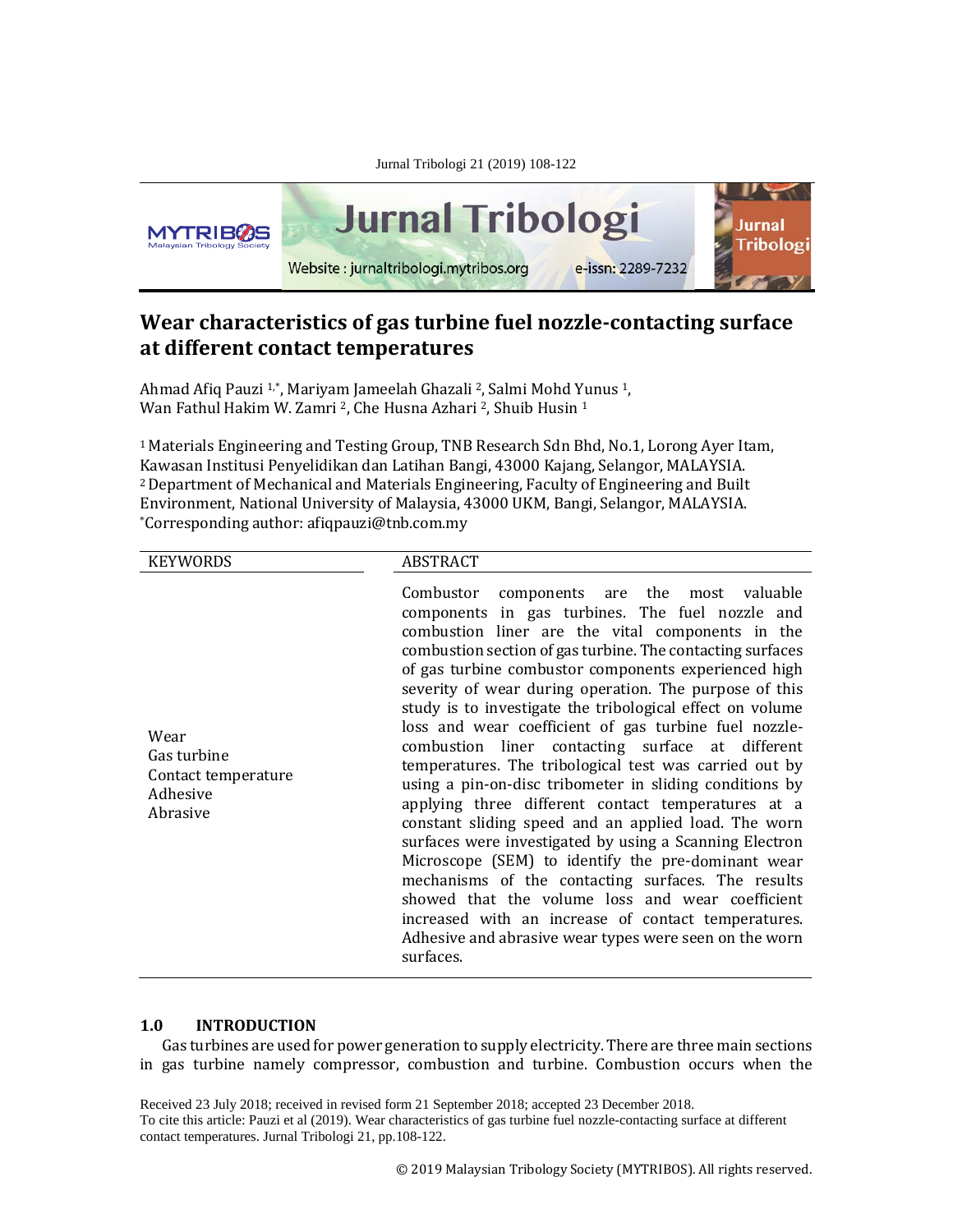compressed air from the compressor section flows into the combustion section, where fuel is injected and burned. It is stated that a normal combustion turbine consists of a compressor, a combustor, and a turbine. The hot combustion gases expand in the turbine section and are rejected to the atmosphere (Viswanathan, 2006). The gas turbine combustor components play a vital role in the overall performance of gas turbine engines (Bulat et al., 2015).

The main components normally undergo a refurbishment process at every combustion inspection interval, while the small components are replaced at every combustion inspection interval (Wood, 2004). Two vital components were identified for this study, namely the fuel nozzle and combustion liner. These two components are in contact with each other and are fixed to the other supporting components in gas turbines. However, it is necessary to understand the damage mechanisms that affect various components in the combustion system (Bressers et al., 2000). This research provides a detailed study of the severity of wear damage to vital components in a gas turbine combustion system.

Wear is one of the main problems found in the combustor components of gas turbines during inspection. In addition, wear occurs at each contacting surface of the components. During a combustion inspection, the combustor components are taken out so that the worn surfaces can be inspected. Most of the exposed components experience high severity of wear with reference to the set wear limits (Bernstein, 1998). The components that suffered wear will be refurbished to repair degraded areas, and the process will take some time to complete. This will result in a high refurbishment cost and more spare parts will be required for every combustion inspection. The current practices that are often carried out are only to repair and replace. In addition, baseline data through mechanical testing are needed to develop a deep understanding for researchers to conduct site testing on the components (Raj et al., 2015). Thus, a comprehensive study was needed to enhance the knowledge and capability in assessing and characterising the wear of combustor components in gas turbines. Detailed wear characterization is important to evaluate the severity of wear.

A combustor assembly consists of a few main components. During the first stage of service, the gas that results from the combustion of the air-fuel mixture at the fuel nozzle is directed into the nozzle of the turbine. Typically, the temperature in the reaction zone is 1100  $\degree$ C, and as a result of cooling, this temperature is decreased to 1000 °C. In an industrial gas turbine, the combustor or combustion chamber is fed with compressed air (Farrahi et al., 2011). Wear is most important degradation for the combustor components in the hot section. The contact surfaces of the fuel nozzle and combustion liner are continually rubbing against each other due to the combustor pulsations and during the start-stop operations of the engine, where these surfaces can undergo large relative motions (Bernstein, 2007).

The main life-limiting factor is wear, and this type of damage can be found during combustion inspections. Moreover, (Koiprasert et al., 2004) found that wear is among the common degradations that occur in the combustion system of land-based gas turbines. (Wood, 2004) mentioned that the parts in the hot section of gas turbines are critical components with a finite life. Their durability plays a significant role in the maintenance interval control, ultimate life, and associated costs throughout the lifetime of a unit. Operators of gas turbines are always interested in the durability of combustor components because the repair and replacement of these high value parts contribute up to 1/2 and 2/3 of the maintenance costs of a gas turbine unit.

Finding by (Kurz et al., 2014) revealed that the main problem with gas turbines is wear, particularly its effect on the contacting areas between components. This wear problem brings about changes to the contacting surfaces of the combustor components. Wear is an expensive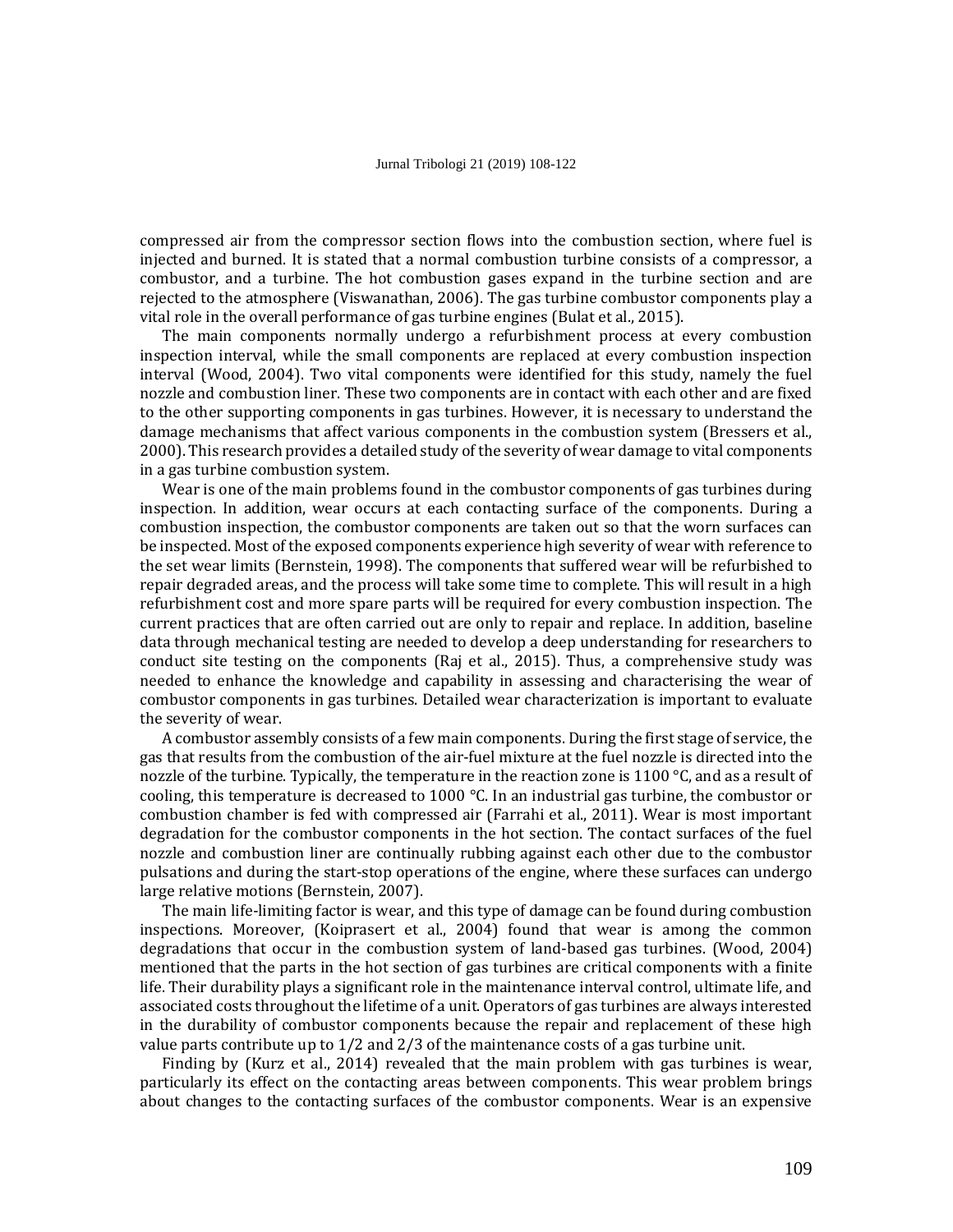problem since it causes permanent damage that requires the refurbishment or replacement of parts. Significant efforts have been made to prolong the combustion inspection interval, such as application of hard face coatings at the contacting areas.

Janawitz et al. (2015) revealed that under continuous and cyclic duty applications, wear is one of the major problems experienced by gas turbine combustor components. During a combustion inspection, a combustion disassembly is performed to replace the degraded components. In general, the replacement interval is 8,000 hours. A proper inspection concentrates on the main components such as the combustion liner and fuel nozzle. The activities in this combustion inspection include inspecting the coating spalling, wear, and cracks. The maximum operating temperature of the chamber is between about 900  $\degree$ C to 1100  $\degree$ C, but the temperature of the fuel nozzle-combustion liner is lower than 500 °C (Koiprasert et al., 2004).

Sliding can be defined as the reaction of contacting surfaces between relative motions. Wear occurred due to the relative motion between two surfaces. In gas turbines, the combustor components slide and press against each other, resulting in wear on their contacting surfaces. Besides the relative movements, high temperature and forces between the contacting surfaces also have a significant effect on the severity of the wear damage. In addition, the condition of the surfaces, such as the hardness and roughness of the surfaces, are also the main parameters that need to be considered (Ahmad and Collet, 2016).

For instance, sliding is the most common tribological contact condition. In the case of a specific surface, for example, flat sliding, the contact is characterised by low pressure but generates a high contact temperature and removal of wear particles, which can cause high wear and friction. However, there is a test equipment, known as the pin-on-disc wear test machine, which can be used for wear testing. The pin-on-disc wear test has been chosen due to its ability to conduct metal-to-metal contacts for high temperature components in laboratory conditions (Talluri, 2000).

According to (Gobind et al., 2015), the pin-on-disc wear test is the most widely used wear test process, particularly to investigate the properties of wear at high temperatures and in a controlled atmosphere. The sliding wear at elevated temperatures is an important material removal mechanism in engineering applications such as in gas turbine engines (Pauschitz et al., 2008). According to (Rajarathnam et al., 2015), abrasive behaviour in the form of hard particles will appear on the tested samples due to a normal load being exerted on the test samples. Conversely, vibrations are generated from the small amplitude noise during the testing (Lieuwen, 2003). It was stated that no standard procedure or standard is set to simulate this configuration, but pinon-disc wear test is used for comparative study of wear behaviour and potential wear protection of hardface coating (Ghabchi, 2011).

## **2.0 EXPERIMENTAL PROCEDURE**

Two main components namely the fuel nozzle and combustion liner were identified for this study. X-ray fluorescent tester was used to detect the elemental composition of the components. Pin-on-disc wear test was chosen due to the ability to simulate contact-to-contact and widely used to select hardface coating for gas turbine application. A dry sliding wear test with a DUCOM TR-20LE pin-on-disc configuration model was utilised in this work, as shown in Figure 1. A 12-mm diameter x 35-mm length pin was made to slide against a rotary disc that had a diameter of 165 mm. The density of the specimens was tested using a densitometer.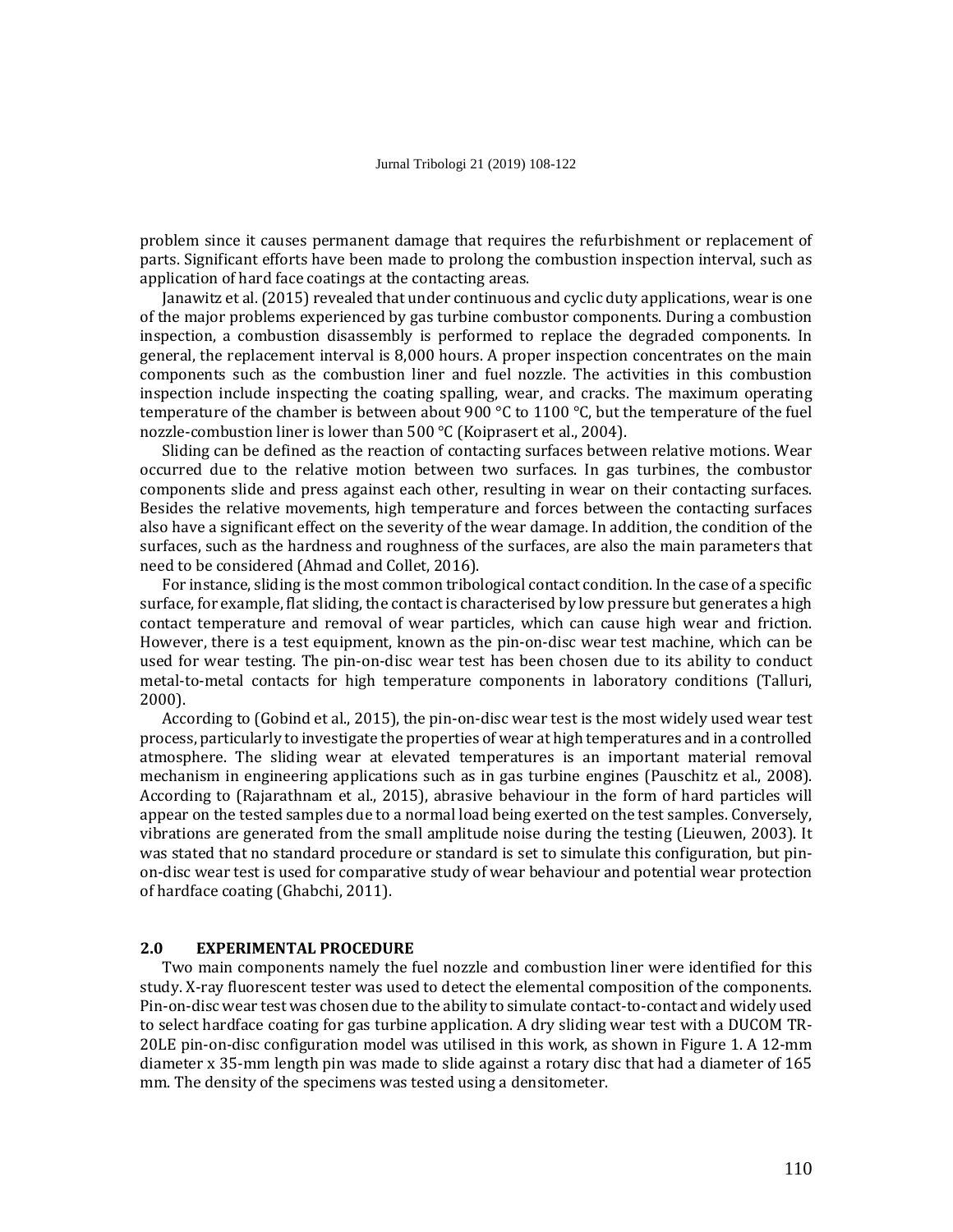The test was carried out in accordance with ASTM G99-05: Standard Test Method for Wear Testing with a Pin-on-disc Apparatus at ambient temperature (25°C), 100°C, and 200°C to investigate the effect of the contact temperature on the worn surfaces, hardness, and surface roughness of the samples. The temperature that was simulated for this study is similar to the actual temperature in gas turbine. The usage of contact temperature, maximum at 200  $\degree$ C for pinon-disc wear test is acceptable to characterise the worn surface and the effect of contact temperature as the temperature range are below  $500^{\circ}$ C. The contacting surface was simulated as a tribo-pair material. The tribo-pair is SS304-Hastelloy X, represents the contacting surface of fuel nozzle-combustion liner. Wear depth of the worn surface was measured by using digital vernier caliper. An average of 5 indentations on each worn surface was taken after the wear test completion.

The temperature was set up at the required temperature and heat up to the required temperature before start the wear test. The temperatures were below the melting temperatures of the materials. All the tests were performed at a constant speed of 200 rpm, applied loads of 19.61 N and 156.91 N, and a sliding distance of 100 mm. The applied loads of 2 kg (19.61N) is the exact load of the contact surface in gas turbine (Shokri and Aziz, 2013). The mass loss in the pins and the discs was taken before and after the tests at intervals of 1 hour, 3 hours, and 5 hours in order to determine the exact time when wear was initiated.



Figure 1: Schematic diagram of pin and disc. Adapted Mat Tahir et al., 2014.

The volume loss for each sample was calculated using Equation 1.

$$
\Delta V(\text{mm}^3) = \frac{\Delta \text{m (g)}}{\rho(\text{g/mm}^3)}
$$
 (1)

Where  $\Delta m$  = mass loss and  $\rho$  = density

The wear coefficient, K', was obtained by dividing the volume loss of the sliding distance as in Equation 2

| $\Delta V$ (mm <sup>3</sup> )<br>F(N) L(m) | ורי<br>- |
|--------------------------------------------|----------|
|                                            |          |

Where  $\Delta V$  = volume loss, F (N) = load and L (m) = sliding distance.

An SEM (scanning electron microscope) Hitachi field emission with a low accelerating voltage of 2 kV were used for the morphological examination of the worn surfaces, and the wear debris of the wear-tested samples. A comparison was made with the unworn areas, whereby all the tested samples from each set were cross-sectioned. The surface morphology of the samples was analysed to observe the wear mechanism and track of the samples.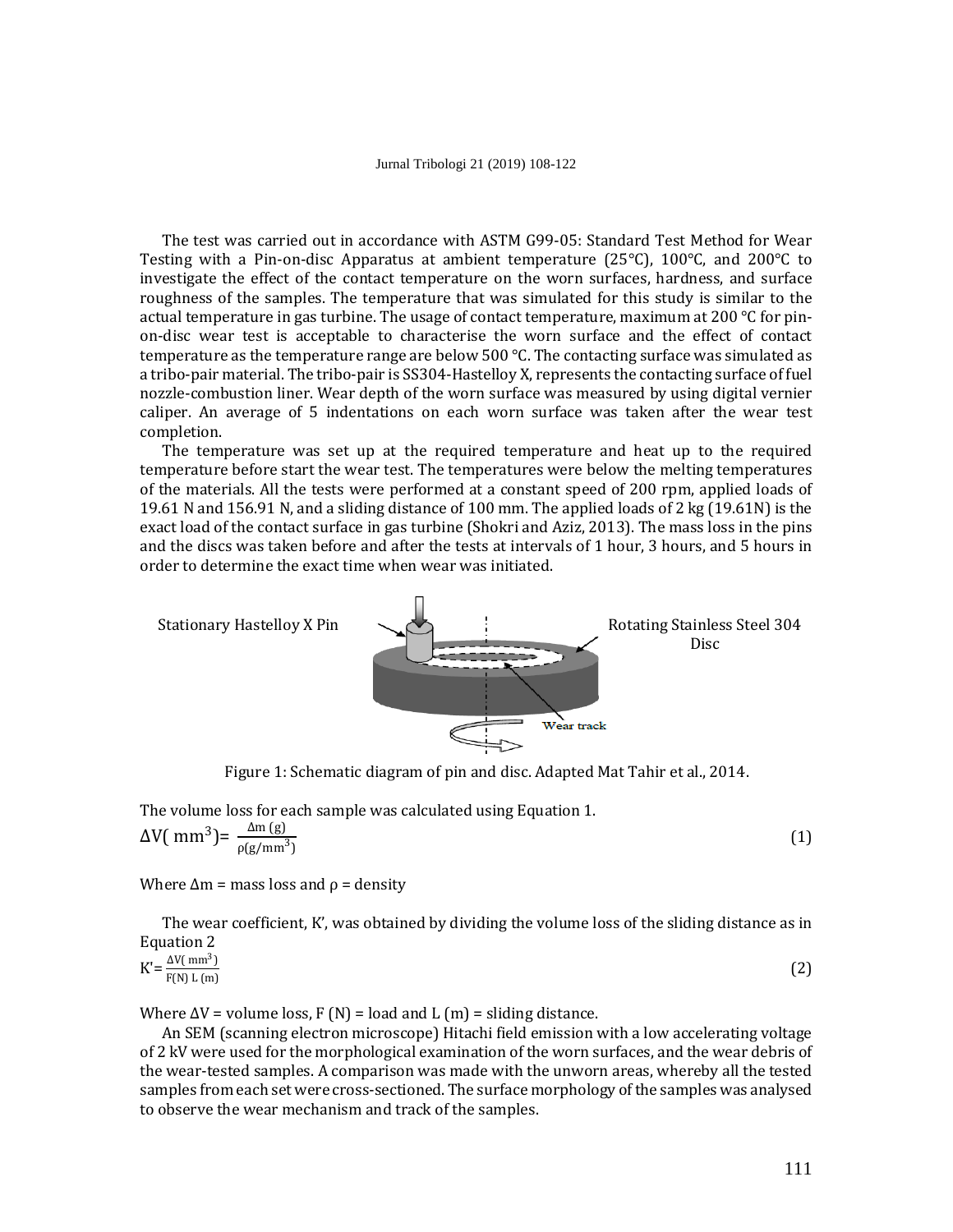## **3.0 RESULTS AND DISCUSSION**

### **3.1 Characterization of Starting Materials**

Table 1 shows the elemental composition of the fuel nozzle and combustion liner. Fuel nozzle is made of stainless-steel grade 304 (SS 304) while the combustion liner is made of Hastelloy X.

| Table 1: Elemental composition of gas turbine materials. |                    |                         |  |
|----------------------------------------------------------|--------------------|-------------------------|--|
| <b>Properties</b>                                        | <b>Fuel nozzle</b> | <b>Combustion liner</b> |  |
| Chromium (Cr)                                            | 19.23              | 22.00                   |  |
| Nickel (Ni)                                              | 9.86               | 47.00                   |  |
| Cobalt (Co)                                              | 0.00               | 1.50                    |  |
| Ferum (Fe)                                               | 67.99              | 18.00                   |  |
| Molybdenum (W)                                           | 0.17               | 0.60                    |  |
| Manganese (Mn)                                           | 1.97               | 1.00                    |  |

Table 1: Elemental composition of gas turbine materials.

## **3.2 Characterization of Worn Test Samples**

Figure 2 shows the results of the wear test that was conducted. Three different temperatures were used during this study, namely 25 °C, 100 °C, and 200 °C. The tribo-pair materials were tested under these three different contact temperatures to investigate the effect of the contact temperature on the wear mechanism. The contact temperature is one of the main factors to be considered during the operation of industrial gas turbines.

For the tribo-pair between SS 304 and Hastelloy X in Figures 3 (a), (c) and (e), the wear on the pin surface showed a similar jagged pattern at three different temperatures. This proved that the jagged pattern tended to be formed at the tribo-pair surfaces and had a significant effect on the increase in wear of the combustor components materials. The wear on disc surface further showed a similar pattern of cuts and grooves at the three different temperatures. Theoretically, surfaces that are subjected to a higher load will exhibit severe wear (Chen et al., 2015 and Umashankar and Annamalai, 2017).

For gas turbines under real conditions, the jagged and cut pattern tends to be formed at the contacting surfaces of the fuel nozzle and combustion liner, and the severity of the wear will increase with an increase in time. From the visual observation, it was found that adhesive and abrasive behaviour existed on the tribo-pair between SS 304 and Hastelloy X.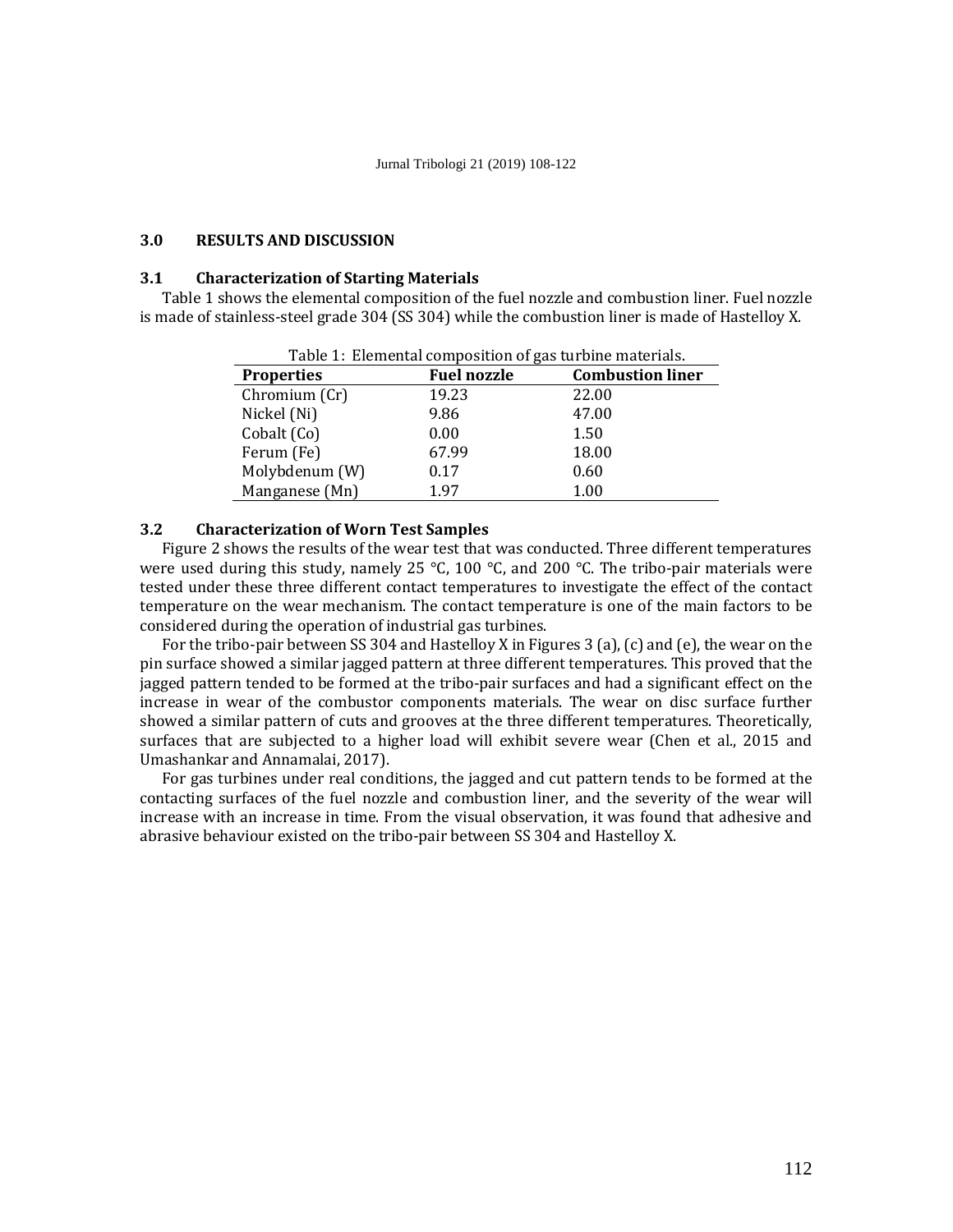



Figure 2: Visual observation of pin-on-disc wear test for SS 304-Hastelloy X. tribo-pair at (a) 25 °C pin, (b) 25 °C disc, (c) 100 °C pin, (d) 100 °C disc, (e) 200 °C pin and (f) 200 °C disc.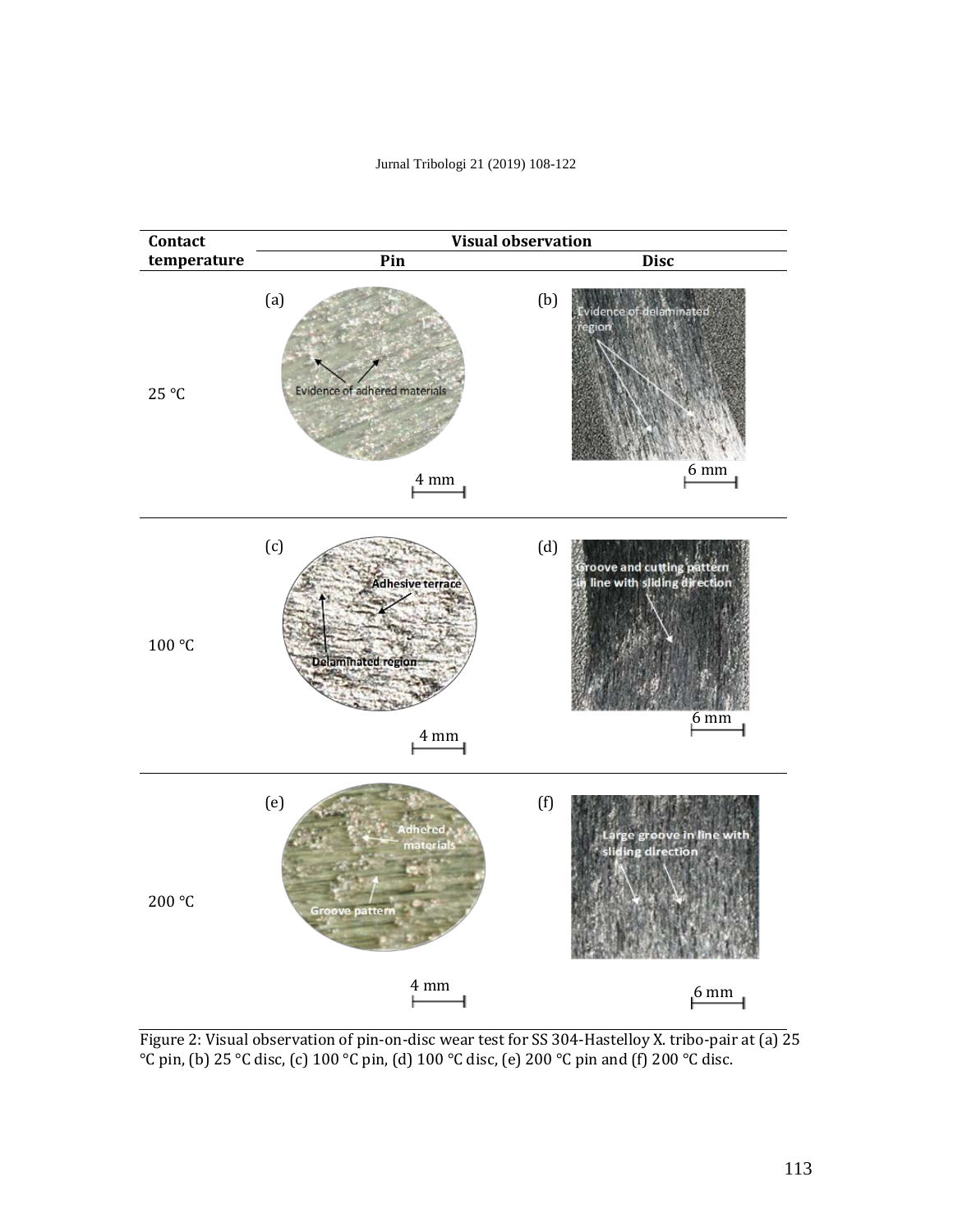The wear coefficient was calculated using equation 2. Table 2 shows the sliding distance for each sliding time for pin-on-disc wear test. The sliding velocity of wear test is 200 rpm, which is equal to 1.04 ms-1.

Table 2: Sliding distance of pin-on-disc wear test samples at different sliding time.

|         | Sliding time Sliding distance |
|---------|-------------------------------|
| 1 hour  | 3769.92 m                     |
| 3 hours | 11309.76 m                    |
| 5 hours | 18849.6 m                     |

The wear coefficient for each sample was calculated for the SS 304-Hastelloy X tribo-pair, as shown in Figures 3. Overall, the wear coefficient of both sets of tribo-pair showed an increase with an increase in contact temperature. Moreover, as can be observed in the figure, the wear coefficient increased rapidly at the earlier stage of wear before becoming stable after 3 hours of testing. Overall, the wear coefficient of both sets of tribo-pair showed an increase with an increase in contact temperature. Moreover, as can be observed in Figures 3, the wear coefficient increased rapidly at the earlier stage of wear before becoming stable after 3 hours of testing.

The wear coefficient also increased with an increase in the load for the contacting surfaces between the transition piece and the combustion liner. The sliding wear at a high temperature and load increased the friction between the contacting surfaces, thereby increasing the wear coefficient (Kato and Adachi, 2001). At a high load, the pressing contact between the asperities of the both surfaces became harder. This situation happened when the pressure between the surfaces increased, causing the harder asperities to press onto the softer asperities at the contacting surfaces between the pin and disc (Chattopdhay, 2001 and Stachowiak, 2005).



Figure 3: Wear coefficient against contact temperature of SS 304-Hastelloy X tribo-pair at 5 hours.

Similar to the findings on the fuel nozzle-combustion liner contacting surfaces, the volume loss at 200 °C was higher due to the larger displacement of materials on the worn surface, thereby resulting in a wider fretting zone area. The wear particles played a significant role during wear, and influenced the friction and wear behaviour (Mi et al., 2016). The wear particles changed the materials at the displacement zone, and affected the wear coefficient. This was in agreement with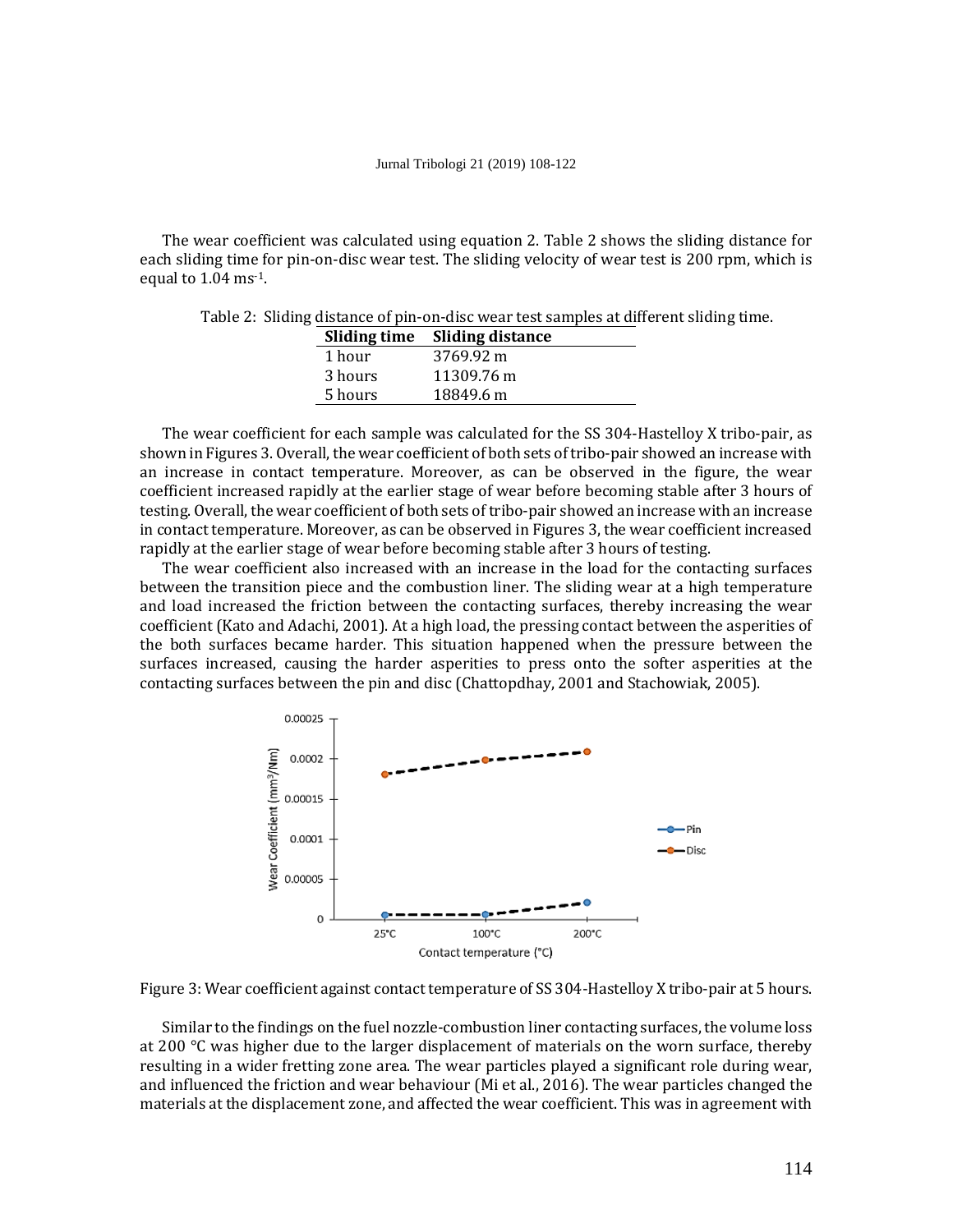the results that were obtained through the wear test. The wear coefficient at 200  $\degree$ C was higher than the wear coefficient at contact temperature of 100 °C.

## **3.3 Hardness Profile**

Figures 4 shows the graphs of hardness against the contact temperature for both tribo-pairs, indicate that there were signs of work hardening on the pins. Work hardening will greatly improve the hardness of components and has the ability to maintain the high hardness property and retain the strength of the components, particularly during exposure to high temperatures (Yan et al., 2007). For instance, the hardness of the pin for both surfaces increased after the test, and this was in agreement with the findings of Yan et al. (2007). It was observed that the hardness of the disc decreased after the wear test was performed. Therefore, the hardness showed a decrease of 15 – 20% from the initial reading with an increase in the contact temperature. The pin has compact form; thus the microstructures are in fine grains. Fine grain of microstructure has good resistance to wear (Miller, 2014).



Figure 4: Hardness of SS 304-Hastelloy X tribo-pair.

### **3.4 Morphological Examination**

The morphologies of the worn SS 304-Hastelloy x tribo-pair sliding under three different temperatures are shown in Figure 5. Two different symptoms were detected, namely an adhesive behaviour, which occurred at temperatures of 25 °C and 100 °C; and an abrasive behaviour, which occurred at a temperature of 200 °C. The adhesive behaviour was clear as the morphology showed an adhesive trace on the pin side, while the counterface (disc side) showed delamination of the materials (Stachowiak, 2005).

When the contact temperature was increased to 200  $\degree$ C, the sharp edge provided evidence that abrasive behaviour existed on the worn surfaces. With an increase in temperature, the wear particles became larger. This was in agreement with the finding on the SS 304-Hastelloy X tribopair, where the volume loss at 200  $\degree$ C was higher due to the larger displacement of materials on the worn surfaces. The wear particles influenced the friction and wear behaviour (Mi et al., 2016), where they played an important role in removing the materials in the displacement zone, thereby affecting the wear coefficient. In addition, the counterface materials showed a sharp sliding direction in the shape of a cutting form. It was suggested that the SS 304-Hastelloy X tribo-pair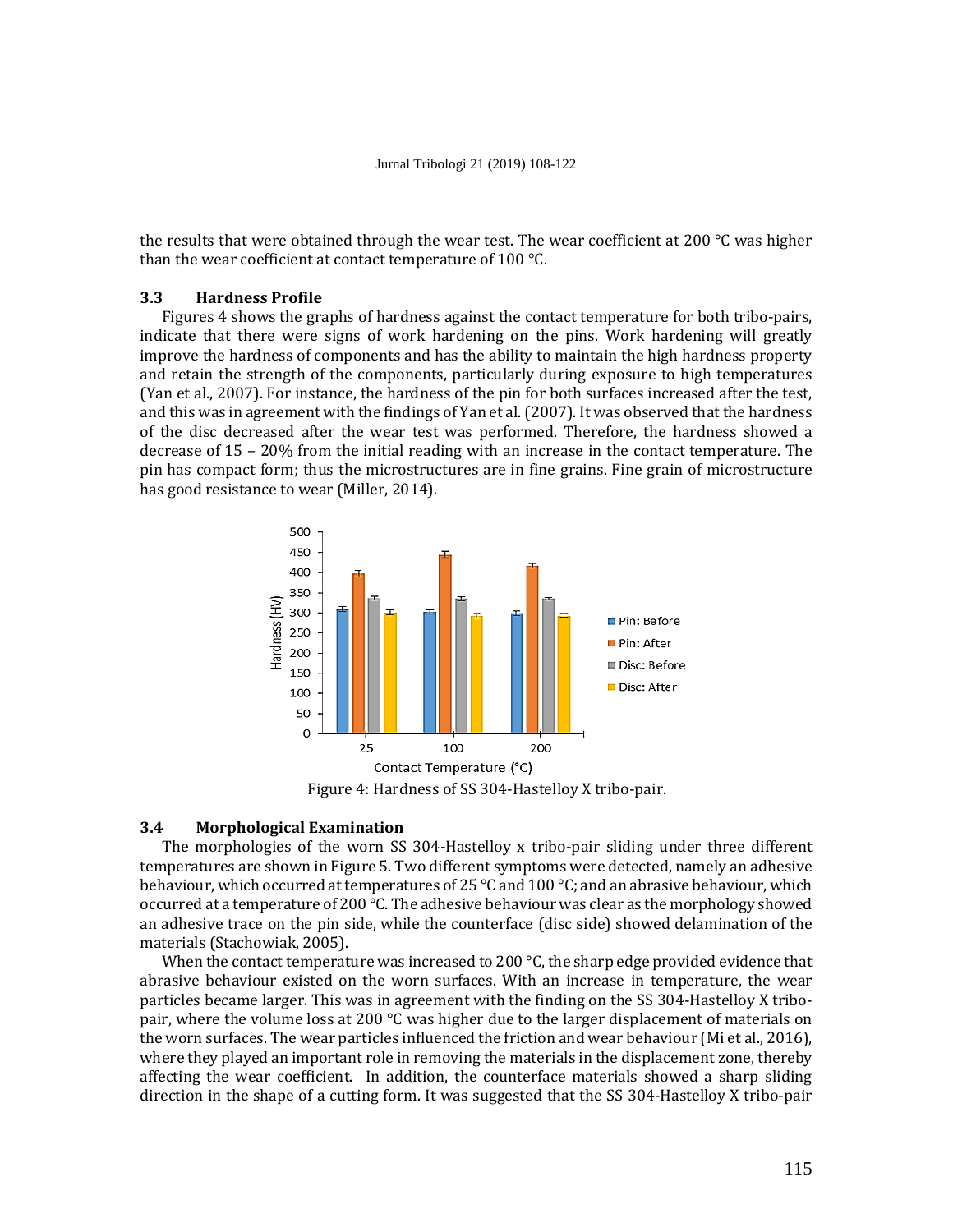shared the same wear behaviour at low temperature, and when the temperature rose, the wear showed different conditions of behaviour.

| Contact<br>temperature | Pin                                                                              | <b>Disc</b>                                                                                          |
|------------------------|----------------------------------------------------------------------------------|------------------------------------------------------------------------------------------------------|
| 25 °C                  | Adhesive trace<br>Wear particles<br>NBR 15.0kV 16.2mm x500 SE(L)<br>100um        | elaminated region<br>Sliding direction<br>Wear particles<br>$200$ um<br>NBR 15.0kV 16.3mm x200 SE(L) |
| 100 °C                 | Delaminated region<br>Wear particles<br>$100$ um<br>TNBR 15,0W 16.4mm x500 SE(L) | Sliding direction<br>Vear, particles<br>TNBR 15.0kV 16.3mm x200 SE(L)<br>200                         |
| 200 °C                 | Shard edge<br>Delaminated region<br>TNBR 2.0kV 18.1mm x1.00k SE(L)               | sliding direction<br>Wear particles<br>TNBR 15.0W 16.3mm x200 SE(L)                                  |

Figure 4: Hardness of SS 304-Hastelloy X tribo-pair.

Figures 5, 6 and 7 show images of the wear debris for the SS 304-Hastelloy X tribo-pair at 25 °C, 100  $\degree$ C and 200  $\degree$ C. At each contact temperature, the wear debris was collected after 1 hour, 3 hours and 5 hours of the wear test. The size of the wear debris increased with time. When the applied load and the contact temperature increased, the wear depth of the surface increased and widened. It is clear that due to metal to metal contact would result in adhesive wear at the initial stage of sliding contact and metallic debris was generated in roll-like shape. This situation promoted the transfer and loss of materials between the surfaces and increased the amount of wear debris (Labiapari et al., 2015). The debris produced by the SS 304-Hastelloy X tribo-pair at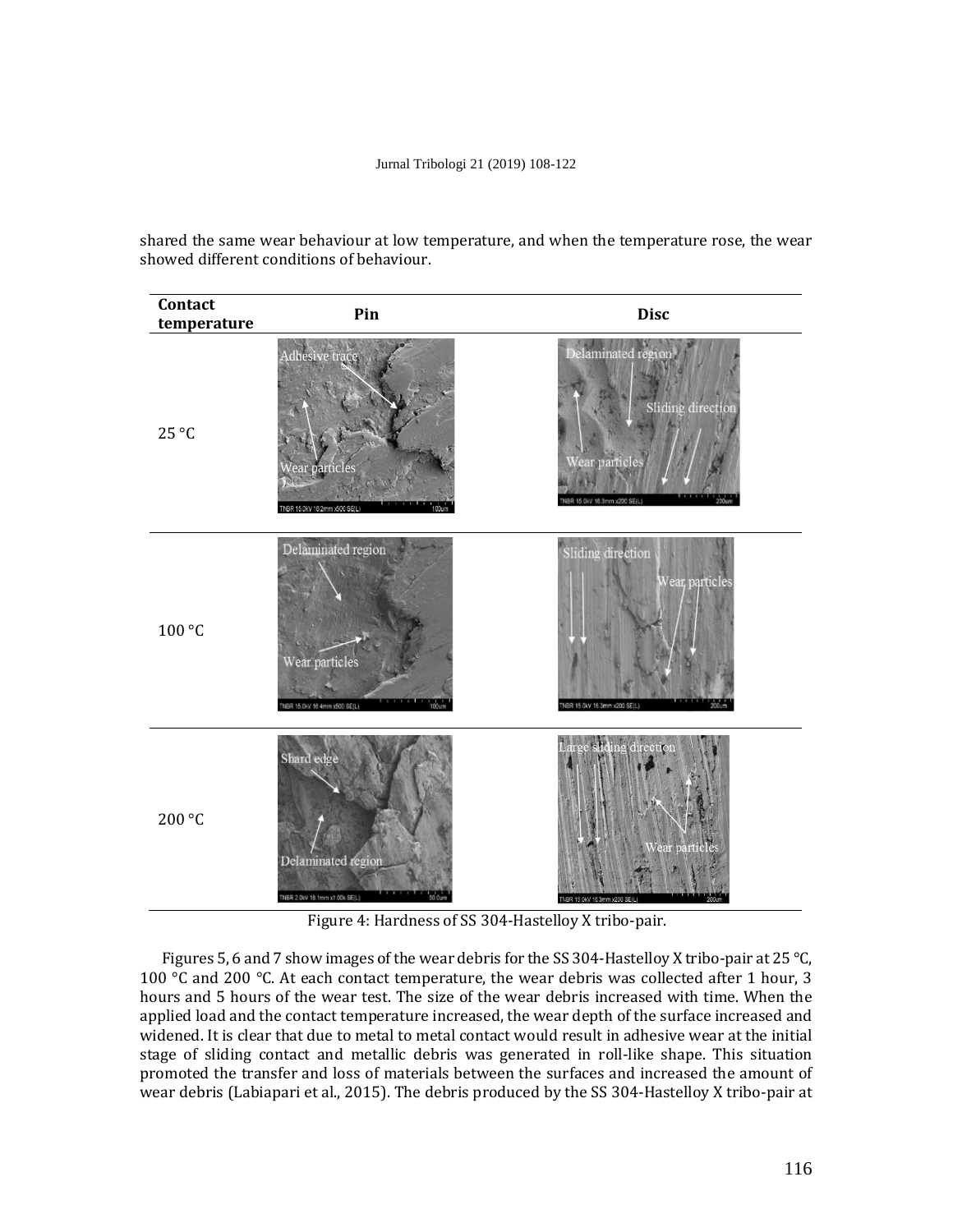100 °C and 200 °C was larger, sharp and contained non-oxidised metallic particles. The flake-like shape of the debris became sharper after 3 hours and 5 hours.



Figure 5: Wear debris analysis of SS 304-Hastelloy X at 25 °C for (a) 1 hour, (b) 3 hours and (c) 5 hours.



Figure 6: Wear debris analysis of SS 304-Hastelloy X at 100 °C for (a) 1 hour, (b) 3 hours and (c) 5 hours.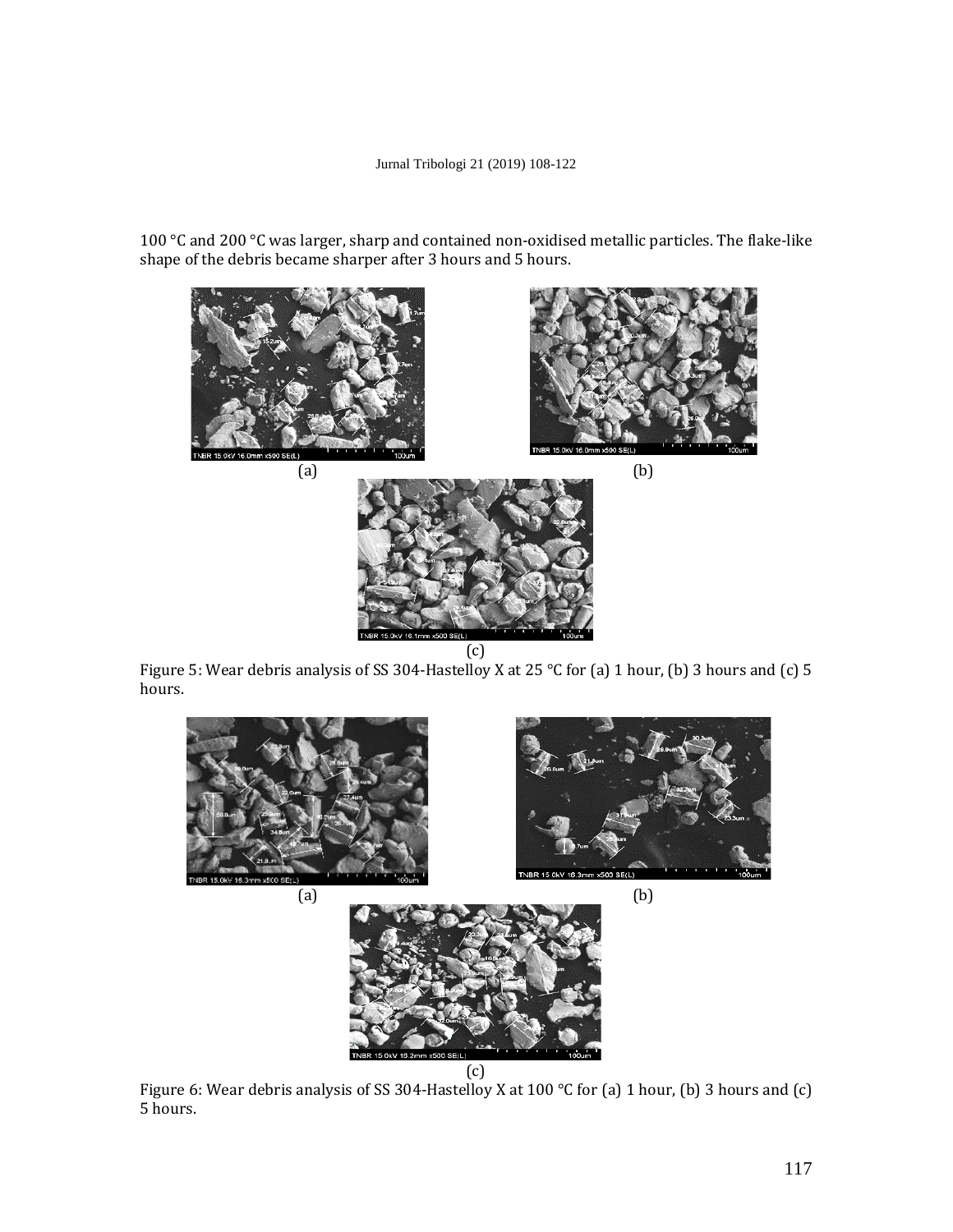

Figure 7: Wear debris analysis of SS 304-Hastelloy X at 200 °C for (a) 1 hour, (b) 3 hours and (c) 5 hours.

| Table 3: Wear debris size and shape at SS 304-Hastelloy X tribo-pair |             |                                   |                                              |  |
|----------------------------------------------------------------------|-------------|-----------------------------------|----------------------------------------------|--|
| <b>Contact</b><br>temperature                                        | <b>Time</b> | Debris size                       | Debris shape                                 |  |
| $25^{\circ}C$                                                        | 1 hour      | $17.6 \pm 3.4 \,\mu m$            | Flake-like and roll-like                     |  |
|                                                                      | 3 hours     | $22.1 \pm 3.6 \,\mu m$            | Flake-like with widened<br>and sharper edge. |  |
|                                                                      | 5 hours     | $40.4 \pm 8.4 \,\mu m$            | Flake-like with widened<br>and sharper edge. |  |
| 100 °C                                                               | 1 hour      | $21.1 \pm 4.9 \,\text{\textmu m}$ | Flake-like                                   |  |
|                                                                      | 3 hours     | $41.0 \pm 6.4 \,\mathrm{\mu m}$   | Flake-like with widened<br>and sharper edge. |  |
|                                                                      | 5 hours     | $56.5 \pm 7.7 \,\mu m$            | Flake-like with widened<br>and sharper edge. |  |
| 200 °C                                                               | 1 hour      | $26.6 \pm 3.5 \,\mu m$            | Flake-like                                   |  |
|                                                                      | 3 hours     | $34.3 \pm 5.5 \,\mu m$            | Flake-like with widened<br>and sharper edge. |  |
|                                                                      | 5 hours     | $52.7 \pm 5.9 \,\mu m$            | Flake-like with widened<br>and sharper edge. |  |

The debris size and the transition of debris shape for fuel nozzle-combustion liner are shown in Table 3.

118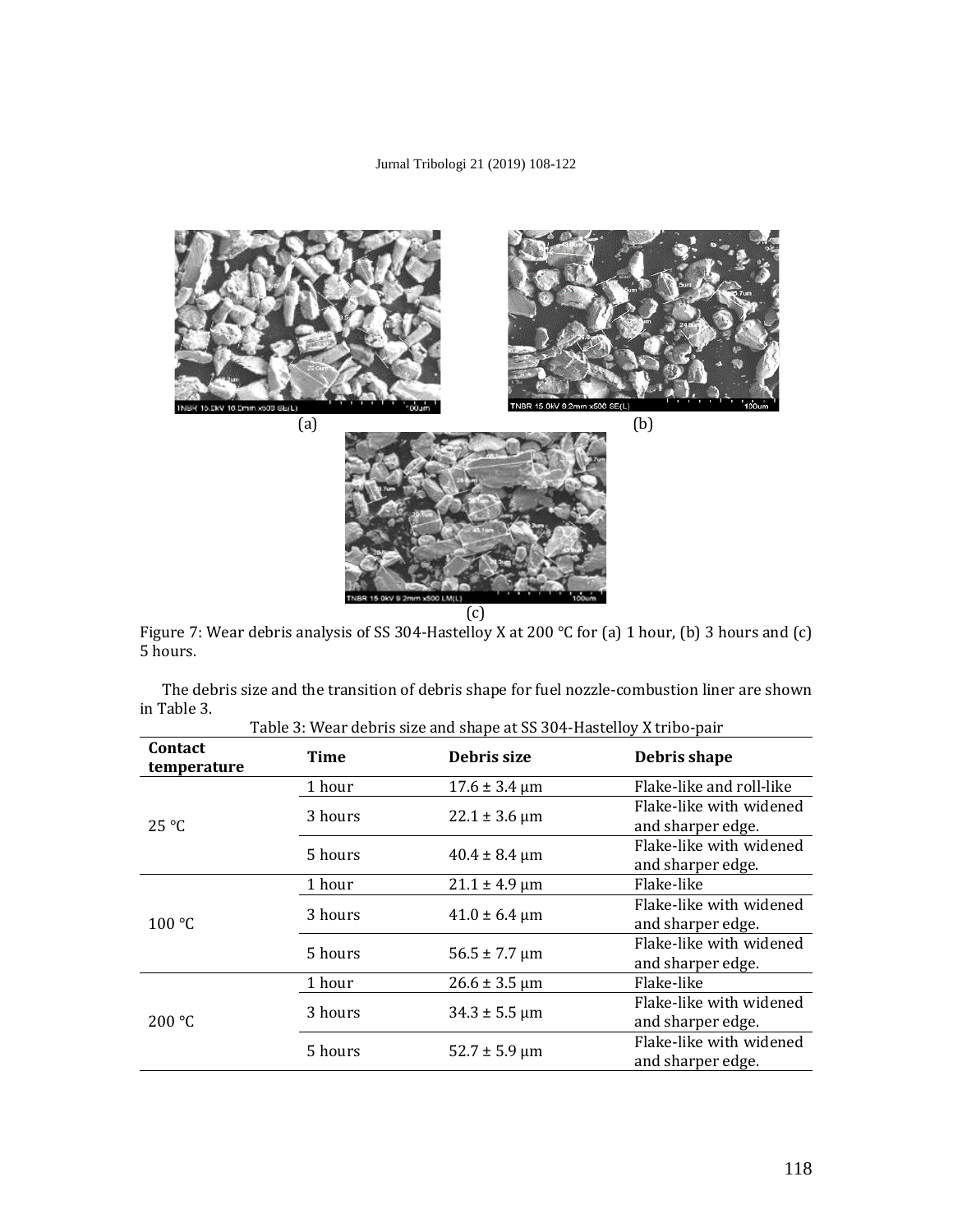## **3.5 Wear Transition**

Figures 7 and 8 show the wear transition between the SS 304-Hastelloy X tribo-pair. The wear loss at a contact temperature of 25 °C showed that adhesive wear was the dominant mechanism for the pin and the disc. With reference to Figure 7, when the contact temperature was increased to 100  $\degree$ C, the adhesive mechanism was still dominant for the pin and disc, but delamination was observed on the pin side. When the temperature was increased to 200 °C, the amount of wear debris became larger, and the volume loss was also higher. Evidence of the sharp and cutting pattern of the pin and disc suggested that abrasion was the dominant mechanism for the pin and disc.



Figure 7: Wear transition of SS 304-Hastelloy X tribo-pair (pin side).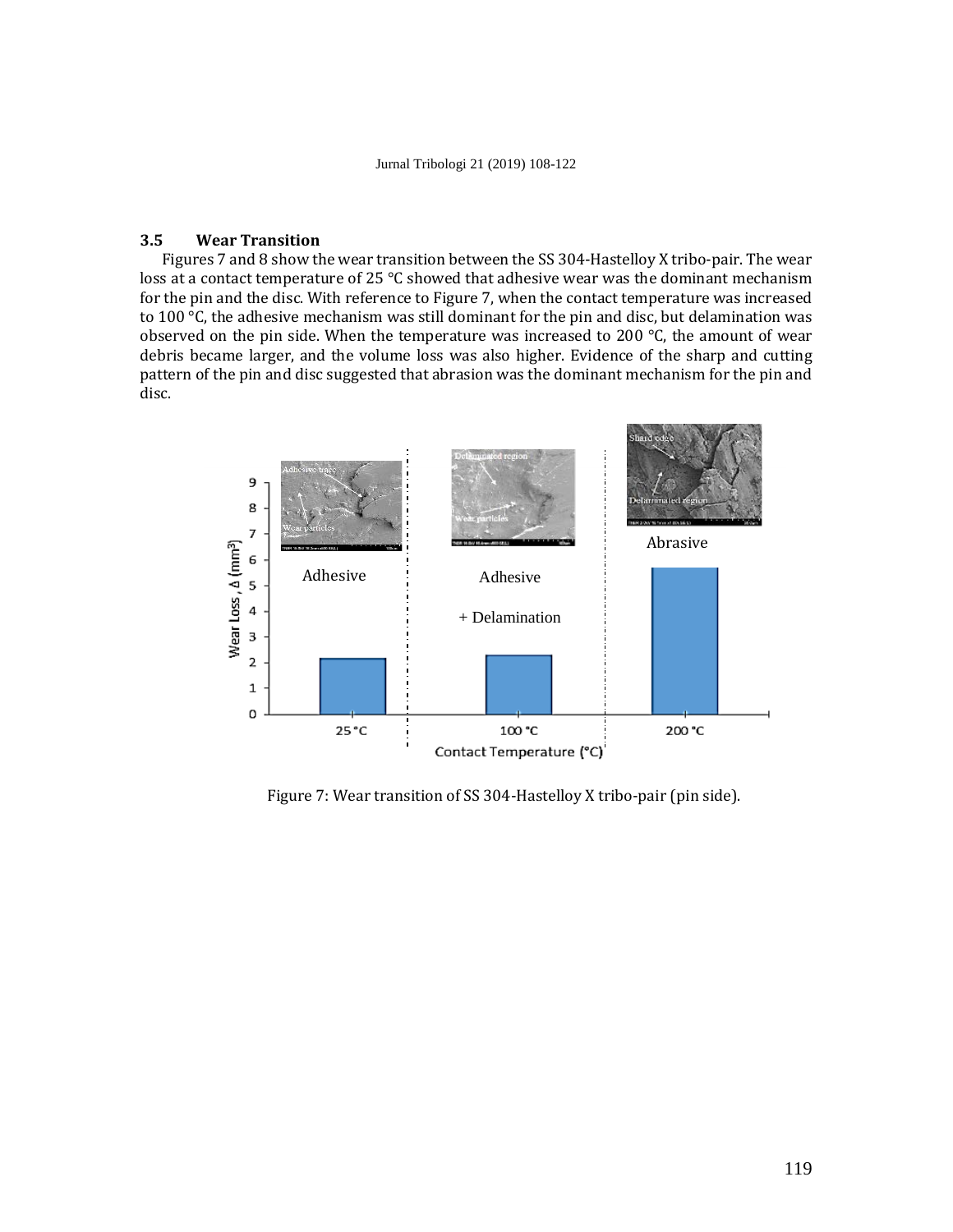

Figure 8: Wear transition of SS 304-Hastelloy X tribo-pair (disc side).

## **4.0 CONCLUSION**

It can be concluded that the main objective of this study, which was to determine and characterise the dominant wear mechanisms of gas turbine combustor components, was achieved. Adhesive wear and abrasive wear were the dominant mechanisms at the contacting surfaces between the fuel nozzle and combustion liner.

The pin-on-disc wear test results confirmed that the volume loss increased with an increase in the contact temperature and time for the contacting surfaces. At contact temperatures of between 25 °C to 200 °C, the disc material (stainless steel grade 304) presented a higher wear coefficient of up to 0.036 mm<sup>3</sup>/Nm than the pin material (Hastelloy X) for the fuel nozzle-combustion liner contacting surfaces.

The hardness was also found to have decreased down to 18 % with increasing contact temperature, while the surface roughness had increased up to 19 % with an increase in time. Due to the work hardening effect, the pin material showed an increase in hardness as the contact temperature increased. Other parameters such as the load, speed, pin and disc diameter, and track diameter remained constant. In addition, severe wear and an increase in the volume loss of the materials were exhibited at high loads. Besides, the sliding motion also caused the materials to undergo plastic deformation. Therefore, the work hardening greatly improved the pin material (Hastelloy X). This situation was shown to have occurred for both mating surfaces.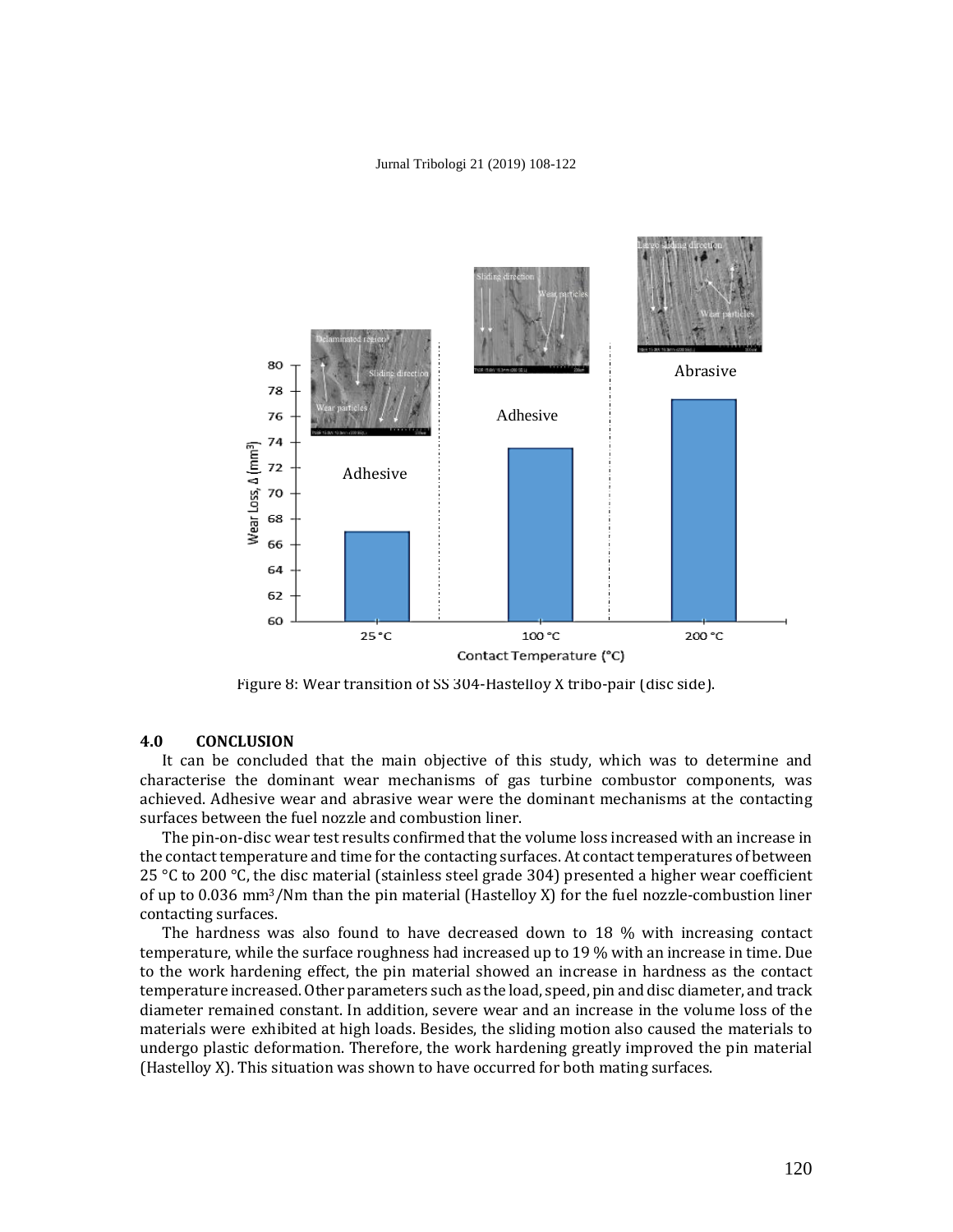# **ACKNOWLEDGEMENT**

The authors gratefully acknowledge the financial support of TNB Research Sdn Bhd.

## **REFERENCES**

- Ahmad, O., Collet, C. (2016). Scale-space spatio-temporal random fields: Application to the detection of growing microbial patterns from surface roughness. *Pattern Recognition* , 58, 27- 28
- ASTM G99 05(2016) Standard Test Method for Wear Testing with a Pin-on-Disk Apparatus
- Bernstein, H.L (1998). Materials Issues for Users of Gas Turbine. *27th Turbomachinery Symposium*. Gas Turbine Materials Associates
- Bulat, G, Fedina, E., Fureby, C., W. Meier, U. Stopper. (2015). Reacting flow in an industrial gas turbine combustor: LES and experimental analysis. *Proceeding of the Combustion Institute*. 35, 3175-3183
- Bressers, J, Peteves, S., Steen. M. (2000). Coatings for hot section gas turbine components. European Structural Intergrity Society, 26, 115-134
- Chen, G.X , Zhou., Z.R. (2001). Study on transition between reciprocating sliding wear. *Wear*, 250, 665-672
- Chottaphadyay, R. (2001). Surface Wear: Analysis, Treatment and Prevention. ASM International
- Farrahia, G.H., Tirehdastb, M. , Masoumi Khalil Abadc, E. , Parsad, S. , Motakefpoore. M. 2011. Failure analysis of a gas turbine compressor. *Engineering Failure Analysis,* 18, 474-484
- Ghabchi, A., Sampath, S., Holmberg, H., Varis, T. (2014). Damage mechanisms and cracking behavior of thermal sprayed WC–CoCr coating under scratch testing. *Wear*, 313, 97-105
- Gobind, Grover, N.K., and Prasad, J. (2015). Techniques of Measuring for Bulk Materials and Advanced Surface Coatings. *Journal of Mechanical and Civil Engineering*, 12, 101-106
- Janawitz, J., Masso, J., Childs, C. (2015). *Heavy Duty Gas Turbine Operating and Maintenance Consideration.* Atlanta: GE Power & Water
- Kato, K. and Adachi, K. (2001). *Wear Mechanism*. Semdai: Tohoku University
- Koiprasert, H., Dumrongrattana, S., Niranatlumpong, P., (2004). Thermally sprayed coatings for protection of fretting wear in land-based gas-turbine engine. *Wear,* 257, 1-7
- Labiapari, W.S., Alcantara, C.M., Costa, H.M., De Mello., J.B. (2015). Wear debris generation during cold rolling of stainless steels. Journal of Materials Processing Technology, 223, 164-170
- Lieuwen, T. (2003). Combustion driven oscillations in gas turbines. Turbomachinery International.
- Mat Tahir, N.A., Abdollah, M.F., Hasan, R., Amiruddin, H. (2014). The Effect of Friction Coefficient and Wear Rate of Palm Kernel Activated Carbon-Epoxy (PKAC-E) Composite at Different Temperatures. 3rd *Malaysia-Japan Tribology Symposium* 2014 (MJTS 2014)
- Mi, X. , Caia, Z.B. , Xionga, X.M. , Qianb, H. , Tangb, L.C. Y.C. Xieb, J.F. Penga, Min-hao Zhua (2016). Investigation on fretting wear behavior of 690 alloy in water under various temperatures. *Tribology International*, 100, 400-409

Miller, R.F. (2014). Hardness vs. Wear. Clad Technologies.

- Pauschitz, A., Roy, M., Franek, F. (2008). Mechanisms of Sliding Wear of Metal and Alloys at Elevated Temperatures. *Tribology International*, 41, 584-602
- Raj, B., Rao, B.S, Bhaduri, K. (2015). Mechanical Testing: Overview. *Reference Module in Materials Science and Materials Engineering*